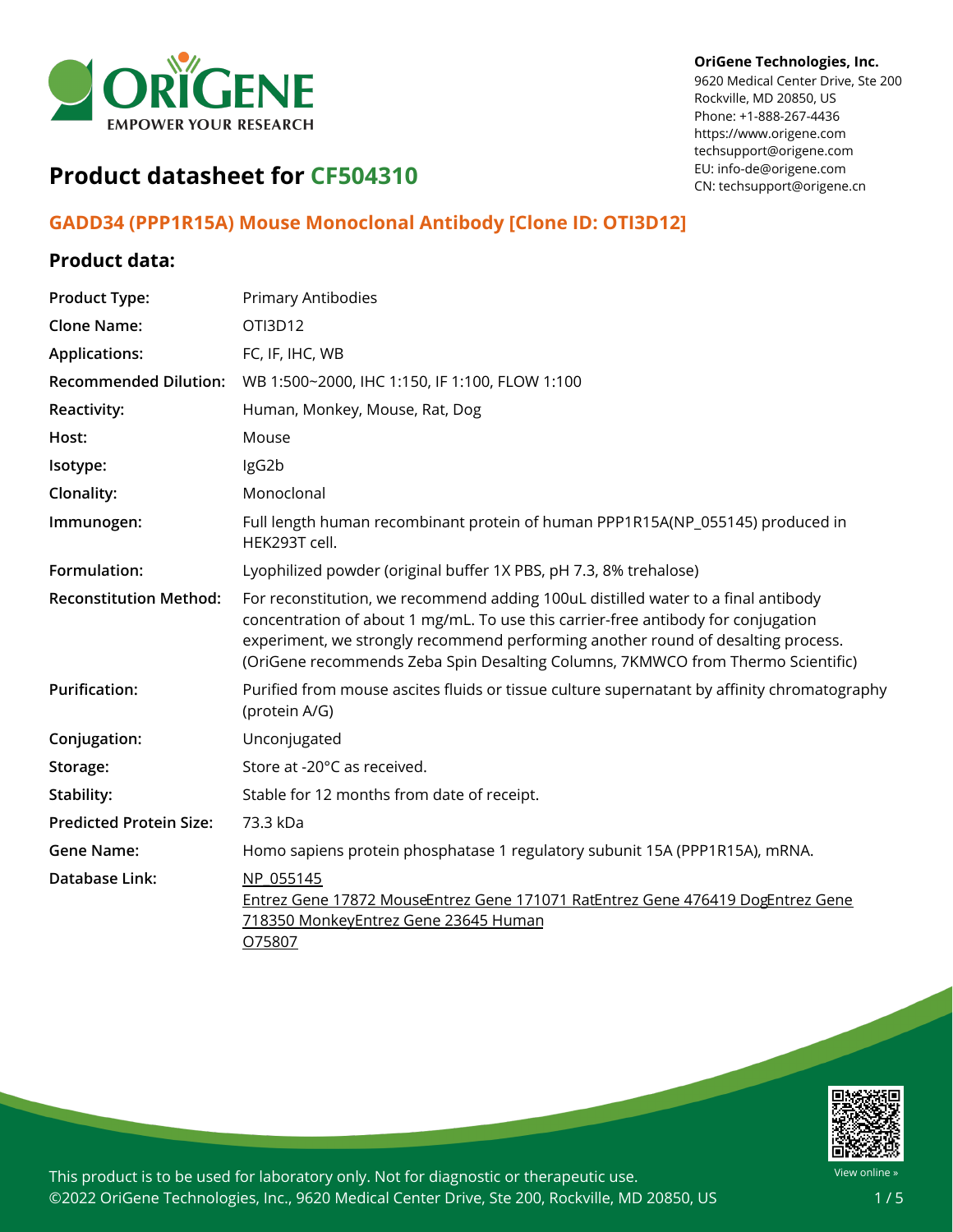| ORIGENE | GADD34 (PPP1R15A) Mouse Monoclonal Antibody [Clone ID: OTI3D12] – CF504310 |
|---------|----------------------------------------------------------------------------|
|---------|----------------------------------------------------------------------------|

**Background:** This gene is a member of a group of genes whose transcript levels are increased following stressful growth arrest conditions and treatment with DNA-damaging agents. The induction of this gene by ionizing radiation occurs in certain cell lines regardless of p53 status, and its protein response is correlated with apoptosis following ionizing radiation. [provided by RefSeq, Jul 2008]

| Synonyms:         | GADD34 |
|-------------------|--------|
| Duatain Familiano | Dz     |

**Protein Families:** Druggable Genome

#### **Product images:**



HEK293T cells were transfected with the pCMV6- ENTRY control (Cat# [PS100001], Left lane) or pCMV6-ENTRY PPP1R15A (Cat# [RC200581], Right lane) cDNA for 48 hrs and lysed. Equivalent amounts of cell lysates (5 ug per lane) were separated by SDS-PAGE and immunoblotted with anti-PPP1R15A(Cat# [TA504310]). Positive lysates [LY415358] (100ug) and [LC415358] (20ug) can be purchased separately from OriGene.



Western blot analysis of extracts (35ug) from 9 different cell lines by using anti-PPP1R15A monoclonal antibody (HepG2: human; HeLa: human; SVT2: mouse; A549: human; COS7: monkey; Jurkat: human; MDCK: canine; PC12: rat; MCF7: human).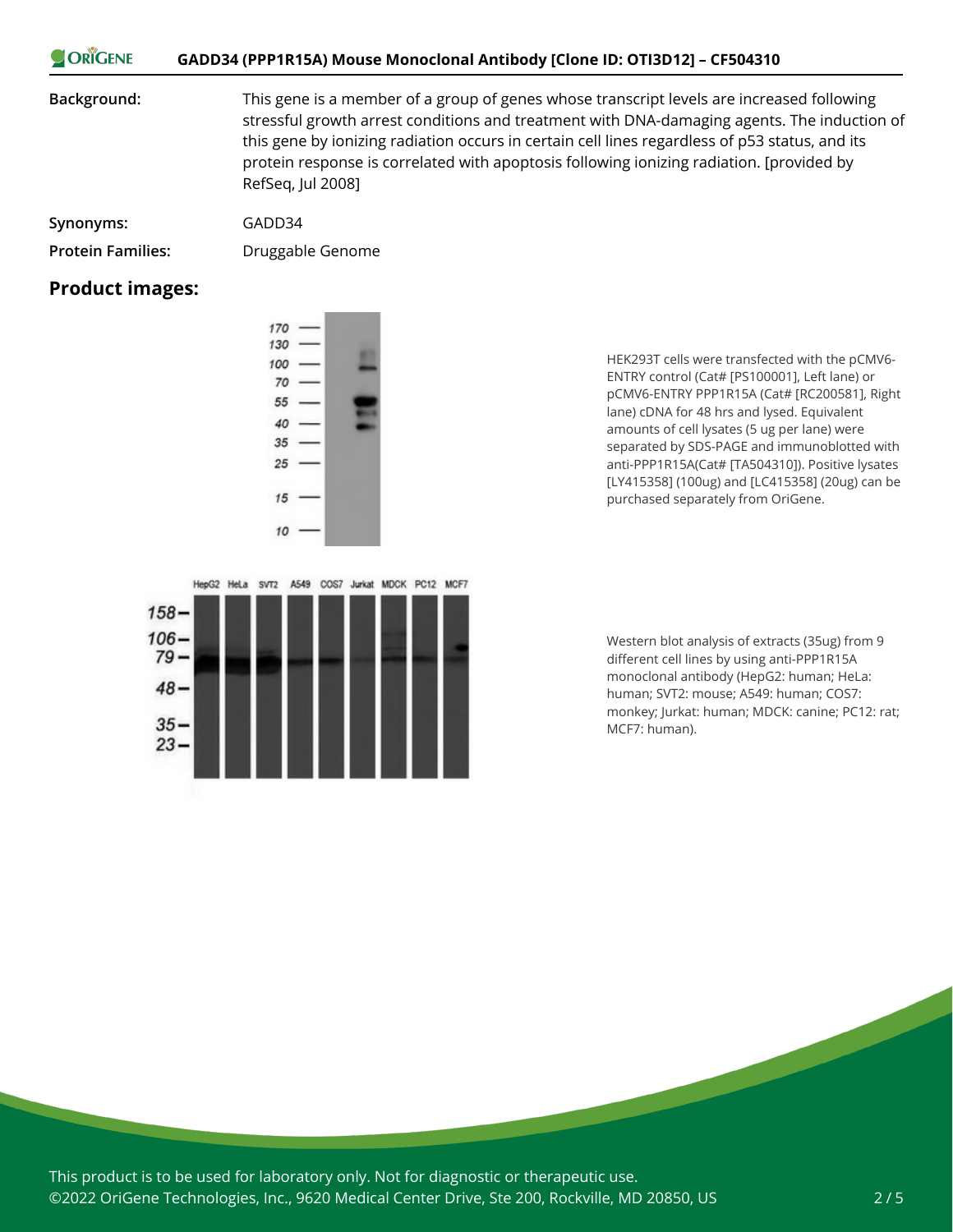

Western blot analysis of extracts (10ug) from a mouse cell line and 3 different mouse tissues by using anti-PPP1R15A monoclonal antibody (1:200).



Immunohistochemical staining of paraffinembedded Human pancreas tissue within the normal limits using anti-PPP1R15A mouse monoclonal antibody. (Heat-induced epitope retrieval by 10mM citric buffer, pH6.0, 100°C for 10min, [TA504310])

Immunohistochemical staining of paraffinembedded Adenocarcinoma of Human endometrium tissue using anti-PPP1R15A mouse monoclonal antibody. (Heat-induced epitope retrieval by 10mM citric buffer, pH6.0, 100°C for 10min, [TA504310])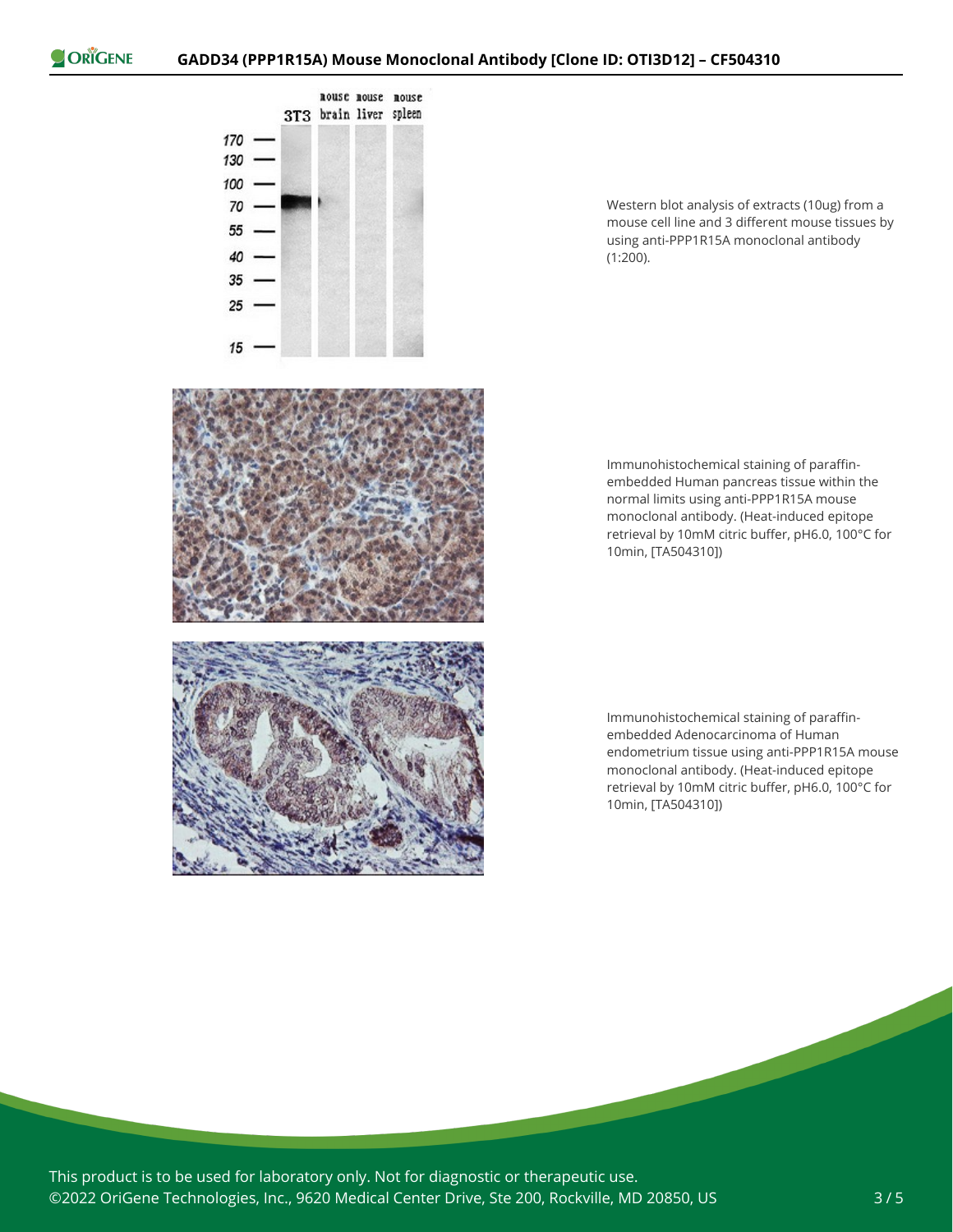ORIGENE



Immunohistochemical staining of paraffinembedded Human prostate tissue within the normal limits using anti-PPP1R15A mouse monoclonal antibody. (Heat-induced epitope retrieval by 10mM citric buffer, pH6.0, 100°C for 10min, [TA504310])

Immunohistochemical staining of paraffinembedded Carcinoma of Human prostate tissue using anti-PPP1R15A mouse monoclonal antibody. (Heat-induced epitope retrieval by 10mM citric buffer, pH6.0, 100°C for 10min, [TA504310])

Immunohistochemical staining of paraffinembedded Carcinoma of Human bladder tissue using anti-PPP1R15A mouse monoclonal antibody. (Heat-induced epitope retrieval by 10mM citric buffer, pH6.0, 100°C for 10min, [TA504310])